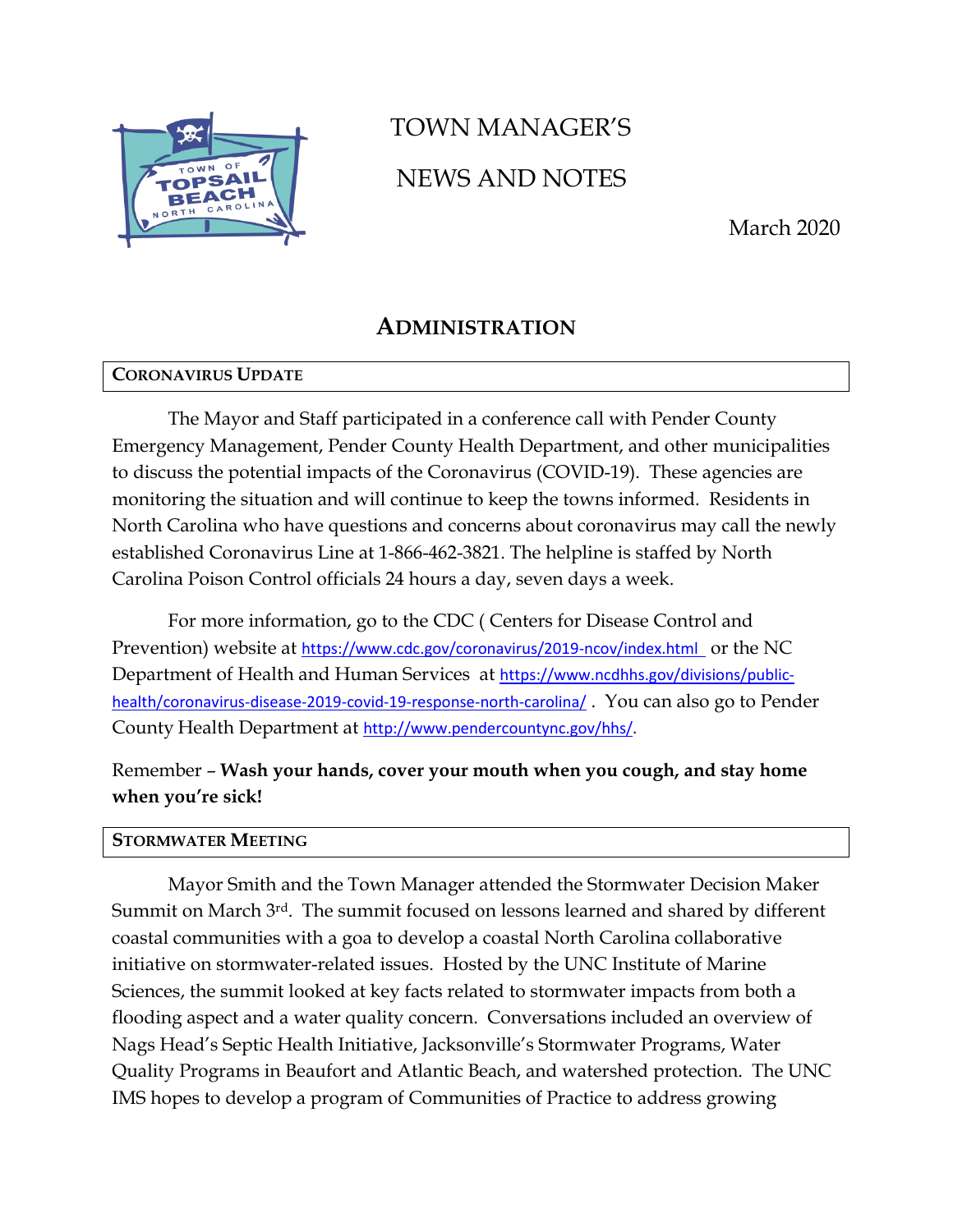stormwater concerns. Topsail Beach can utilize much of this information as we continue to develop our own plan of action.

## **BUDGET UPDATE**

The Board of Commissioners met on February 18th and 21st for their annual Budget Retreat. The two days led to productive discussions on Goals and Policy, Major Capital Needs, and Operational Objectives. The retreat included discussions about service levels and desired goals of the Board of Commissioners, including a review of key policies and regulations in place and overall goals of the Town for FY 2021 as well as future years. Discussion and planning of major capital needs for the Town over the next 5 to 10 years included utility growth and expansion, facility needs, street and sidewalk plans, major fire equipment, and related items.

The next step is for staff to take these discussions and incorporate the goals into a working budget for the Town as we move forward. There are three budget workshops scheduled in April and May to continue to build upon the retreat discussions.

## **UPDATE ON ABC TAX REVENUES**

In the February Board Meeting, staff discussed a recent decision by the ABC Board to withhold revenues from each of the communities as they address space and facility needs. This would impact each of the municipalities in Pender County, as well as the County budget. Topsail Beach budgets around \$18,000 a year in ABC Revenue.

Representatives of Topsail Beach, Surf City, Atkinson, and Pender County met with the ABC Board on February 20<sup>th</sup> to express our concerns over the decision. The ABC Board did note that the remaining quarterly reimbursements for this year would still be distributed, but that additional revenues in FY 2021 are likely to be small or completely eliminated based on the expenses of the ABC Board. The Towns will continue to pursue any options available.

# **HURRICANE FLORENCE MARINE DEBRIS RECOVERY PROJECT**

The North Carolina Coastal Federation continues its efforts to remove marine debris from North Carolina's coastal waters and public trust properties. Through a grant they received from NC General Assembly and the NOAA Marine Debris Program, the Coastal Federation has been diligently cleaning debris areas of the coast that were impacted by Hurricane Florence and earlier storms. Included in this project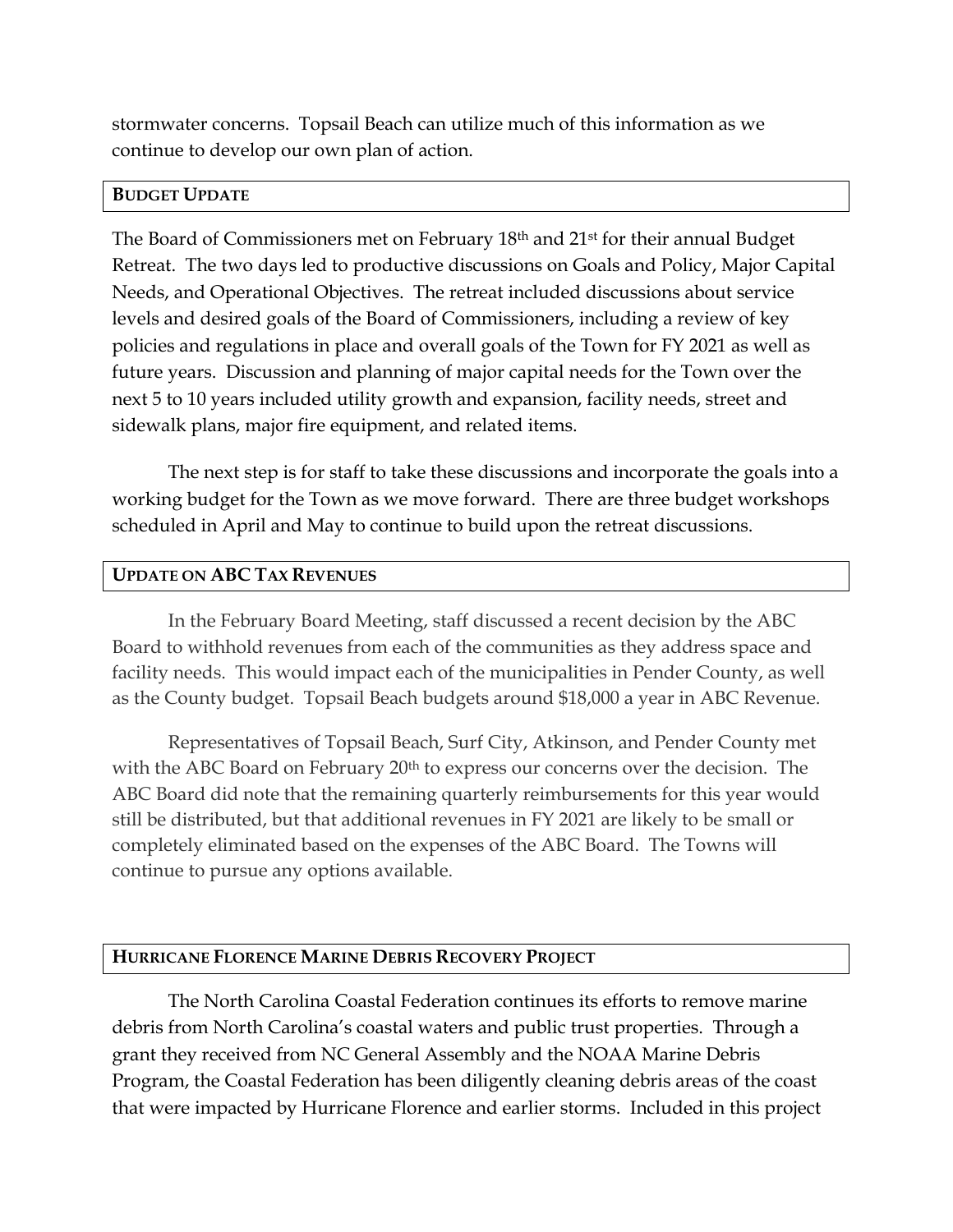are the marsh areas here in Topsail Beach. The project focuses on public islands and marshes, including state parks, dredge spoil islands, and public waterways. The Coastal Federation has contracted a crew of commercial watermen to implement the clean-up.

The crew completed what they can do for now and have moved down to the Wrightsville Beach area. We hope to have them come back to our area again later this spring or summer. They did a remarkable job, collecting a total of 62 tons of marine debris over a 63-day working period. All this debris came from about a 9 square mile area from the Surf City bridge to New Topsail Inlet, encompassing the public trust areas of Banks Channel, the ICWW and the mainland creeks. The tonnage can be broken down by the site they were working out of:

- 1) Surf City Soundside Park: 35.5 tons
- 2) Hampstead-Sloop Point Boat Access: 4.75 tons

**3) Topsail Beach: 21.75 tons**

Among the items collected include dock floats and wood/deck material, a porta-jon, an ice maker, foam products, and a damaged trailer with furniture still inside.

## **STAFFING**

Topsail Beach is excited to welcome aboard Rose Patane to our staff as our new Account Technician. Rose started on Monday, March 2<sup>nd</sup> and will be assisting our Finance Director, Connie Forand with the daily accounting operations. In addition, Rose will be helping with our customer service needs. Please come by and welcome Rose to Topsail Beach!

## **BEACH NOURISHMENT PROJECT**

Be sure to visit our website for updates on the progress of our Dredging and Beach Nourishment Project! Look for the icon on the main page to see photos, videos, and detailed information on the project. Be sure to visit us on Facebook as well.

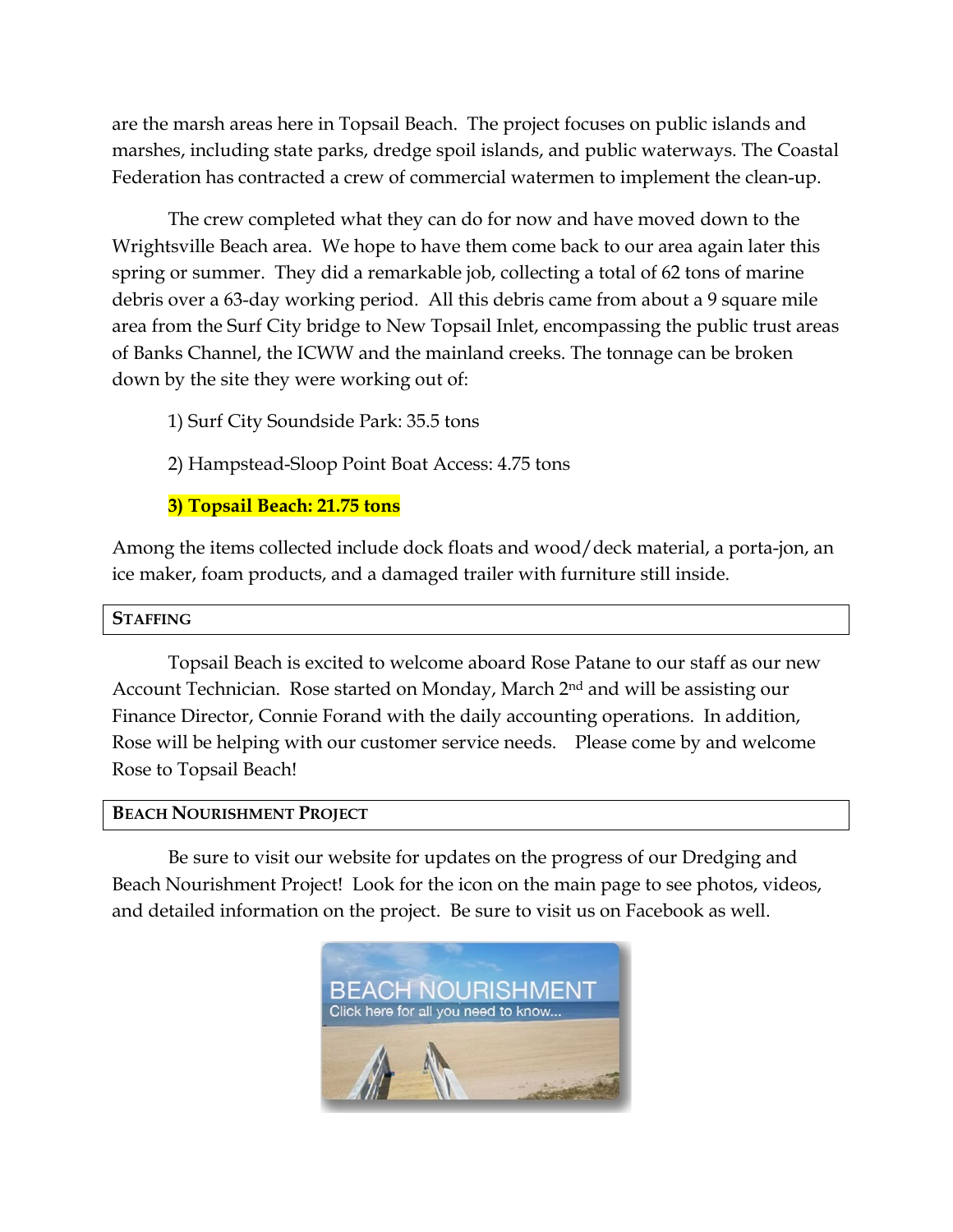# **POLICE**

# **ACTIVITY LOG EVENT SUMMARY FEBRUARY 2020**

| <b>ARREST MADE</b>                | 2 <sup>1</sup> | <b>ASSIST TO RESCUE</b>            | 3   |
|-----------------------------------|----------------|------------------------------------|-----|
| <b>ALARM CALL</b>                 |                | <b>CALL FOR SERVICE</b>            | 28  |
| <b>CIVIL CITATION</b>             |                | <b>DISTURBANCE CALL</b>            |     |
| <b>DOG RELATED CALL</b>           |                | <b>FUEL</b>                        |     |
| <b>OPEN DOOR FOUND</b>            | 11             | <b>PARKING COMPLAINT</b>           |     |
| <b>SCHOOL ATTENDED</b>            | 15             | <b>SECURITY CHECK</b>              | 276 |
| <b>SPECIAL WORK</b>               | 42             | <b>STATE CITATION ISSUED</b>       | 17  |
| <b>SUSPICIOUS PERSON</b>          | 3              | <b>SUSPICIOUS/UNLOCKED VEHICLE</b> | 5   |
| <b>TOPSAIL ASSISTED SURF CITY</b> |                | <b>WARNING CITATION ISSUED</b>     | 23  |

# **PUBLIC WORKS**

|--|

Below is a look at the average daily water usage for February 2020, and a comparison of the data to 2019. This February our four wells generated at total of 2,115,910 gallons of water for an average of 68,255 gallons a day, a slight increase from 61,855 in February 2019. Well #4 generated the largest amount for the month, at 741,750 gallons.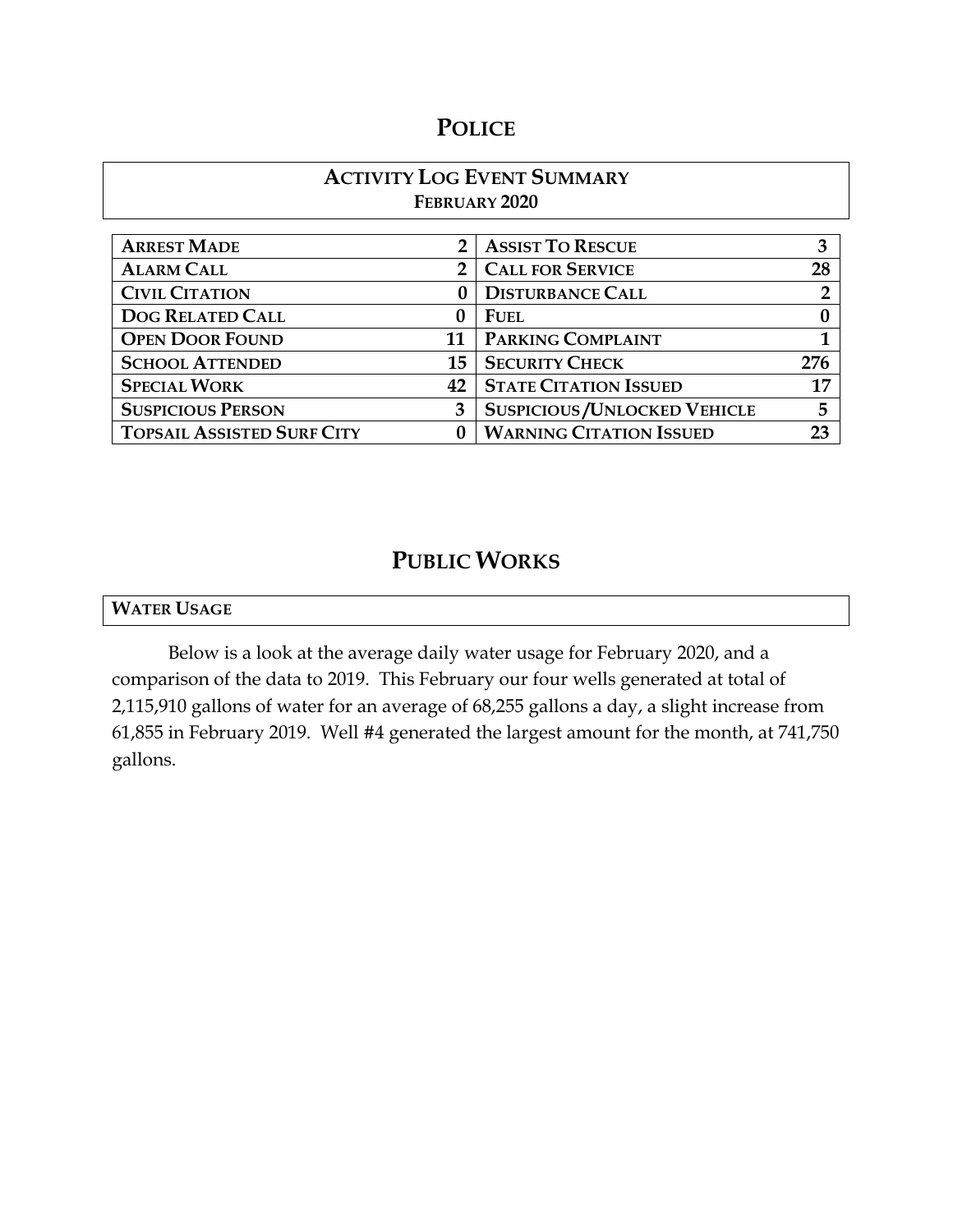

# **COMMUNITY DEVELOPMENT**

## **PLANNING AND ZONING**

The Planning Board reviewed a proposed amendment to the Land Development Code to limit the use of temporary storage containers during the repair of structures. A proposed ordinance has been recommended for adoption by the Board of Commissioners.

## **PARKS AND RECREATION**

The Parks and Recreation Advisory Board is reviewing the Walk/Bike plan to establish priorities and move forward with implementation. A Citizen Advisory Group is recommended to assist the effort. The following citizens have volunteered:

| Richard Hart  | 306 S. Anderson Blyd   |
|---------------|------------------------|
| Ed Broadhurst | 212 N. Anderson Blvd   |
| Jeff Price    | The Beach & Shop Grill |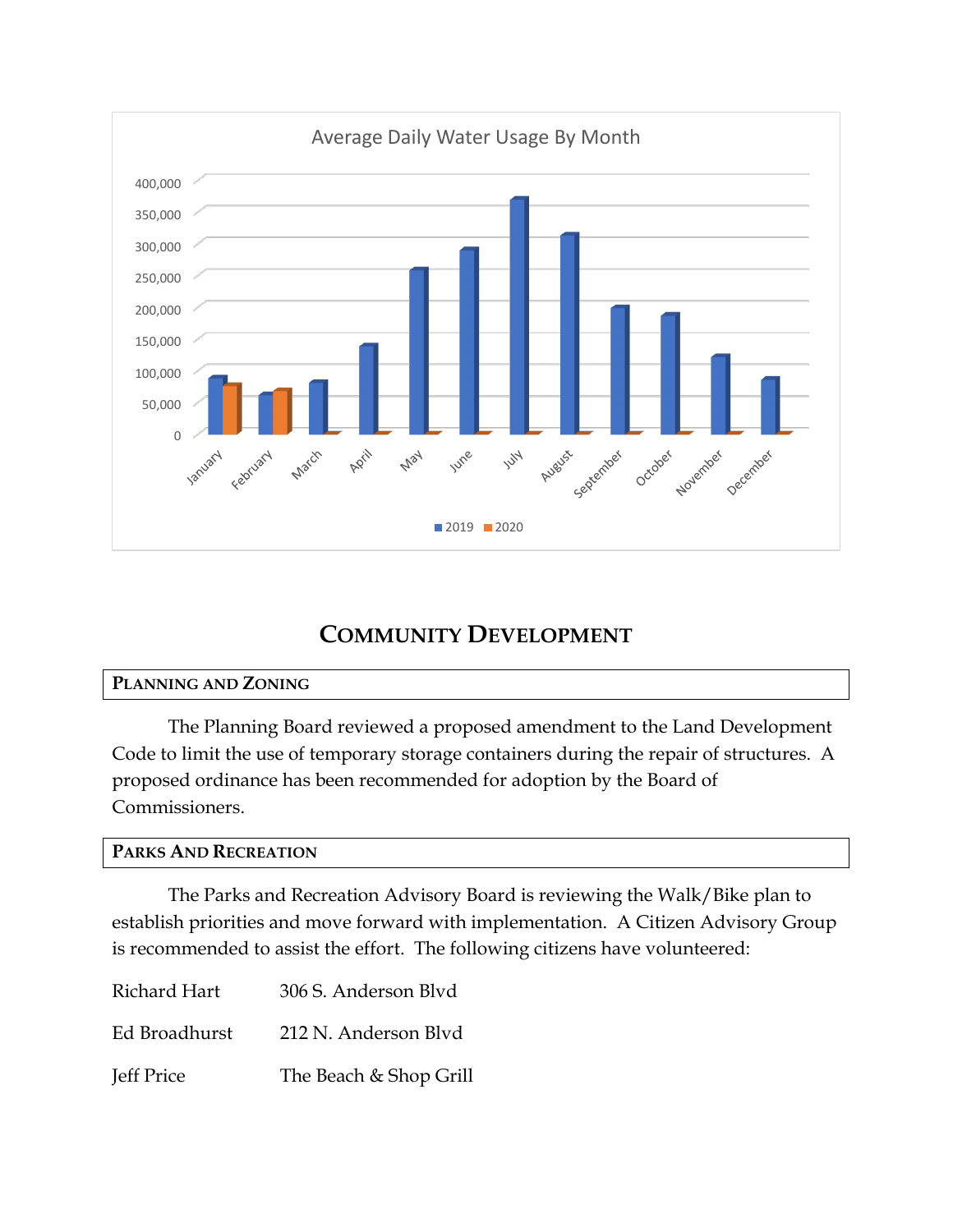| David Barnes  | Owner of Cora's Deli Building           |
|---------------|-----------------------------------------|
| Carrie Hewitt | 230 N. Anderson Blyd                    |
| Jerry Patton  | 713 N. Anderson Blvd                    |
| Lynn Blue     | 1114 S. Anderson Blvd                   |
|               | Cathy Scaparrotti 1613 S. Anderson Blvd |

# *Summer Concert Series*

Linda Vescovi and Zach White (Pender County Parks and Recreation) are finalizing the details and budget for the Summer Concert Series. Pender County has committed to fund the advertising and half of the cost of the entertainment (bands). The funds committed by the Town for the 2019 events was \$1,800.00. The current tentative budget commitment for the 2020 events by the Town is \$1,700.00.

## **BUILDING PERMIT SUMMARY**

A total of 30 permits were issued at a valuation of \$718,074.57 with one new construction and two substantial improvements/repairs.

| PERMIT DESCRIPTION        | <b>NUMBER</b> | <b>VALUATION</b> | <b>PERMIT FEE</b> |
|---------------------------|---------------|------------------|-------------------|
| Docks/Decks/Seawalls/ACC  | 4             | \$71,050.00      | \$560.00          |
| Demolition                |               | \$1,500.00       | \$105.00          |
| <b>Electrical Repair</b>  | 5             | \$4,450.00       | \$275.00          |
| Gas Piping                |               | \$1,005.57       | \$55.00           |
| Land Disturbance          |               | \$0.00           | \$30.00           |
| <b>Mechanical Repairs</b> | 9             | \$59,439.00      | \$495.00          |
| Res. Alteration           | 2             | \$110,000.00     | \$430.00          |
| Misc. Building Repair     | 4             | \$70,630.00      | \$400.00          |
| Res. Single Family        |               | \$400,000.00     | \$4,886.60        |
| Septic Permit             |               | \$0.00           | \$30.00           |
| Misc. Zoning              | 1             | \$0.00           | \$30.00           |
|                           | 30            | \$718,074.57     | \$7,296.60        |

# **FEBRUARY 2020 BUILDING PERMITS**